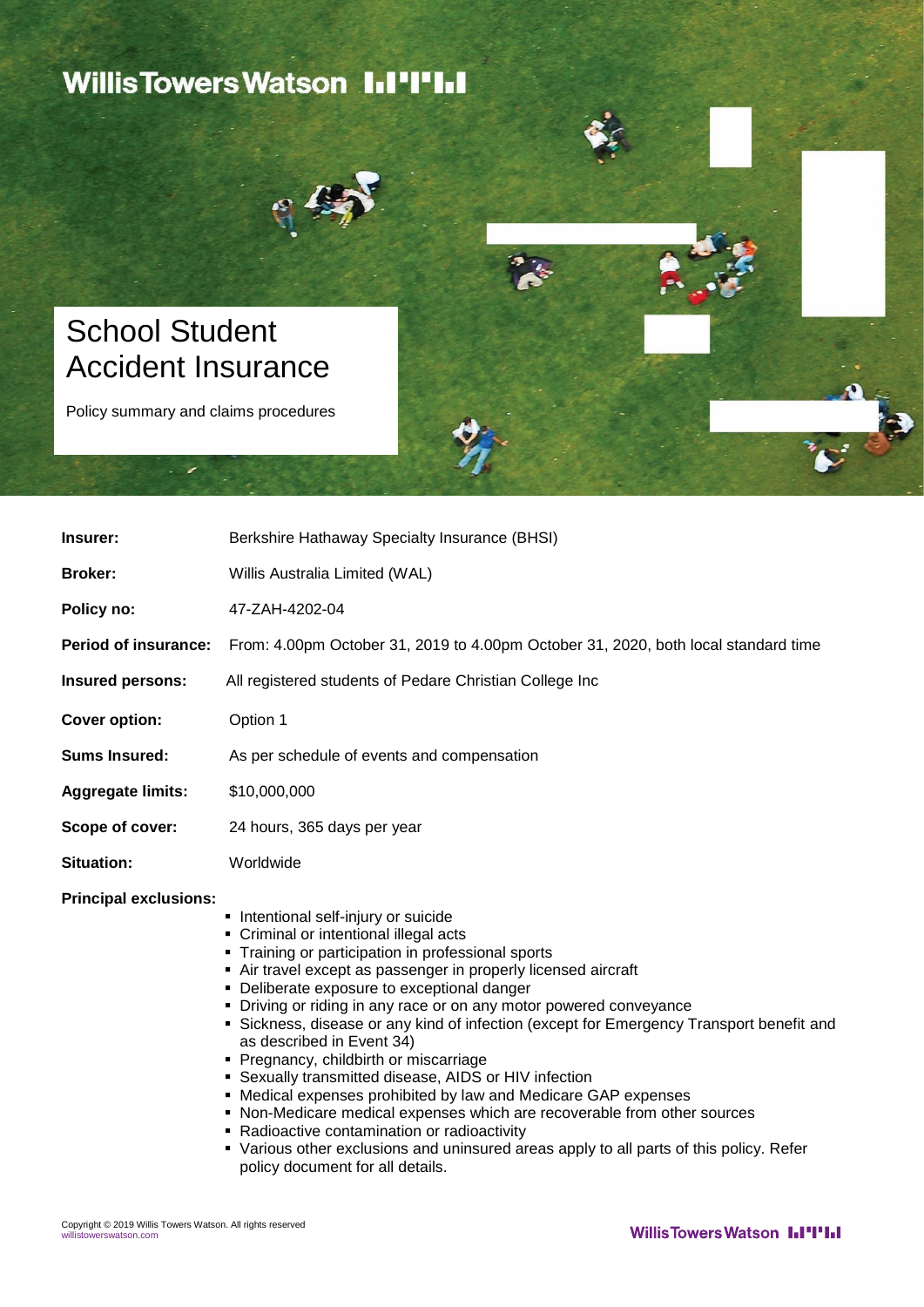## **Student accident claims procedures**

Student accident claims are managed by the insurer, BHSI. Claims forms can be obtained from your school.

Completed claim forms and supporting documentation should be submitted, **preferably by email**, to the following address – **Please keep a copy of documents submitted:**

Email: [ahclaimsaustralia@bhspecialty.com](mailto:ahclaimsaustralia@bhspecialty.com)

#### **What can we claim for?**

The policy has been designed to protect students worldwide for 24 hours a day, 365 days a year\* (except where restricted by law) against Injury (as defined by the policy) – a physical injury caused by violent, external and visible means which occurs fortuitously whilst this insurance is in force and which results solely and directly and independently of any pre-existing conditions or other cause.

Benefits listed in the following schedule of events and compensation have been designed to protect students against a broad range of exposures and situations. An area that can sometimes cause some confusion relates to non-Medicare medical expenses item.

### **Please note in relation to non-Medicare medical and dental expenses:**

- Health Insurance Act (Cth) 1973 prevents insurers from paying medical expenses which are subject to full or partial rebate from Medicare, including the Medicare gap. All Medicare items will be identified by an Item number. **Medicare expenses should not be submitted as part of your claim**.
- Before returning the completed claim form with attachments all **non-Medicare medical expenses** and invoices must be presented to your private health fund or other applicable insurance (registered club or association) before you present the invoices to the student accident insurer, BHSI.
- Legislation (Private Health Insurance Act 2007) means that insurers can only pay **non-Medicare medical expenses** (including dental expenses) resulting from injuries to students who are:
	- Taking part in organised sporting and official youth activities
	- $\checkmark$  Participating in organised / supervised school activities
- The Policy provides cover for expenses incurred for a period of 24 months from the date of the accident / injury.

Any other aspects that require clarification should be referred to Willis Towers Watson or by reference to the insurance policy document held by the school.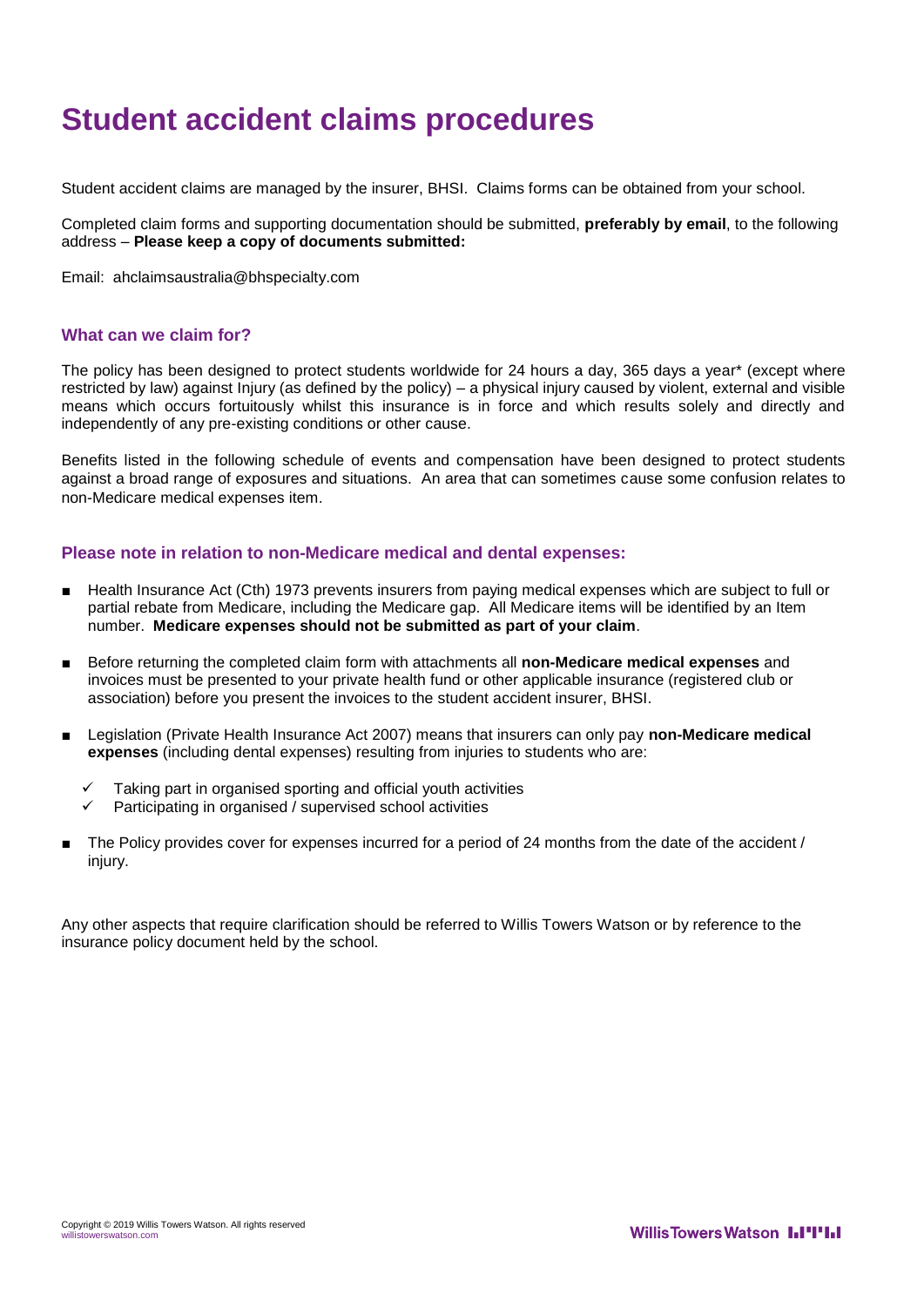# **Schedule of events and compensation**

| The events & injury as defined, resulting in: |                                                                                                             | <b>Option 1</b>                                                                                                                                                                                                                                                                                                                                                                                                                                             |
|-----------------------------------------------|-------------------------------------------------------------------------------------------------------------|-------------------------------------------------------------------------------------------------------------------------------------------------------------------------------------------------------------------------------------------------------------------------------------------------------------------------------------------------------------------------------------------------------------------------------------------------------------|
| 1.                                            | Permanent Quadriplegia                                                                                      | \$750,000                                                                                                                                                                                                                                                                                                                                                                                                                                                   |
| 2.                                            | Permanent Paraplegia                                                                                        | \$750,000                                                                                                                                                                                                                                                                                                                                                                                                                                                   |
| 3.                                            | Death                                                                                                       | \$50,000                                                                                                                                                                                                                                                                                                                                                                                                                                                    |
| 4.                                            | Permanent Loss of Independent Existence                                                                     | \$750,000                                                                                                                                                                                                                                                                                                                                                                                                                                                   |
| 5.                                            | Permanent Total Loss of Entire Sight of Both Eyes                                                           | \$350,000                                                                                                                                                                                                                                                                                                                                                                                                                                                   |
| 6.                                            | Permanent Total Loss of Entire Sight of One Eye                                                             | \$150,000                                                                                                                                                                                                                                                                                                                                                                                                                                                   |
| 7.                                            | Permanent Total Loss of use of two Limbs                                                                    | \$300,000                                                                                                                                                                                                                                                                                                                                                                                                                                                   |
| 8.                                            | Permanent Total Loss of Speech                                                                              | \$100,000                                                                                                                                                                                                                                                                                                                                                                                                                                                   |
| 9.                                            | Permanent Total Loss of use of one Limb                                                                     | \$150,000                                                                                                                                                                                                                                                                                                                                                                                                                                                   |
| 10.                                           | Permanent Total Loss of Hearing in both Ears                                                                | \$150,000                                                                                                                                                                                                                                                                                                                                                                                                                                                   |
| 11.                                           | Permanent Total Loss of Hearing in one Ear                                                                  | \$50,000                                                                                                                                                                                                                                                                                                                                                                                                                                                    |
| 12.                                           | Permanent Total Loss of use of four Fingers and Thumb of either Hand                                        | \$80,000                                                                                                                                                                                                                                                                                                                                                                                                                                                    |
| 13.                                           | Permanent Total Loss of use of four Fingers of either Hand                                                  | \$50,000                                                                                                                                                                                                                                                                                                                                                                                                                                                    |
| 14.                                           | Permanent Total Loss of use of one Thumb of either Hand                                                     |                                                                                                                                                                                                                                                                                                                                                                                                                                                             |
|                                               | 14.1 Both Joints                                                                                            | \$30,000                                                                                                                                                                                                                                                                                                                                                                                                                                                    |
|                                               | 14.2 One Joint                                                                                              | \$15,000                                                                                                                                                                                                                                                                                                                                                                                                                                                    |
| 15.                                           | Permanent Total Loss of use of Fingers of either Hand                                                       |                                                                                                                                                                                                                                                                                                                                                                                                                                                             |
|                                               | 15.1 Three Joints<br>15.2 Two Joints                                                                        | \$50,000<br>\$20,000                                                                                                                                                                                                                                                                                                                                                                                                                                        |
|                                               | 15.3 One Joint                                                                                              | \$10,000                                                                                                                                                                                                                                                                                                                                                                                                                                                    |
| 16.                                           | Permanent Total Loss of use of Toes of either Foot                                                          |                                                                                                                                                                                                                                                                                                                                                                                                                                                             |
|                                               | 16.1 All - one Foot                                                                                         | \$20,000                                                                                                                                                                                                                                                                                                                                                                                                                                                    |
|                                               | 16.2 Great - both Joints                                                                                    | \$15,000                                                                                                                                                                                                                                                                                                                                                                                                                                                    |
|                                               | 16.3 Great - one Joint<br>16.4 Other than great, each Toe                                                   | \$10,000<br>\$5,000                                                                                                                                                                                                                                                                                                                                                                                                                                         |
| 17.                                           | Shortening of Leg by at least 5cm                                                                           | \$10,000                                                                                                                                                                                                                                                                                                                                                                                                                                                    |
| 18.                                           | Fractured Leg or Knee Cap with Established Non-Union                                                        | \$20,000                                                                                                                                                                                                                                                                                                                                                                                                                                                    |
| 19.                                           | Third degree burns and/or resultant disfigurement due to fire or chemical burns                             |                                                                                                                                                                                                                                                                                                                                                                                                                                                             |
|                                               | which extend                                                                                                |                                                                                                                                                                                                                                                                                                                                                                                                                                                             |
|                                               | (a) to more than 20 to 40% of the entire body                                                               | \$250,000                                                                                                                                                                                                                                                                                                                                                                                                                                                   |
|                                               | (b) to more than 40% of the entire body                                                                     | \$350,000                                                                                                                                                                                                                                                                                                                                                                                                                                                   |
| 20.                                           | Permanent Partial Disability not otherwise provided for under Events 4-19 inclusive<br>and 23-25 inclusive. | Such percentage of the<br>maximum compensation<br>which corresponds to the<br>percentage reduction in<br>whole bodily function as<br>certified by not less than two<br>(2) legally qualified medical<br>practitioners one of whom<br>shall be the insured persons'<br>treating doctor and the other<br>shall be nominated by us. In<br>the event of a disagreement<br>between them, a third legally<br>qualified medical<br>practitioner's opinion shall be |
| 21.                                           | Bed Care Patient benefit for a period of more than 24 hours as a result of Injury                           | obtained and the percentage<br>awarded shall be the average<br>of the three options<br>\$750 pw                                                                                                                                                                                                                                                                                                                                                             |
|                                               | Aggregate Period of this Benefit is up to 52 weeks                                                          |                                                                                                                                                                                                                                                                                                                                                                                                                                                             |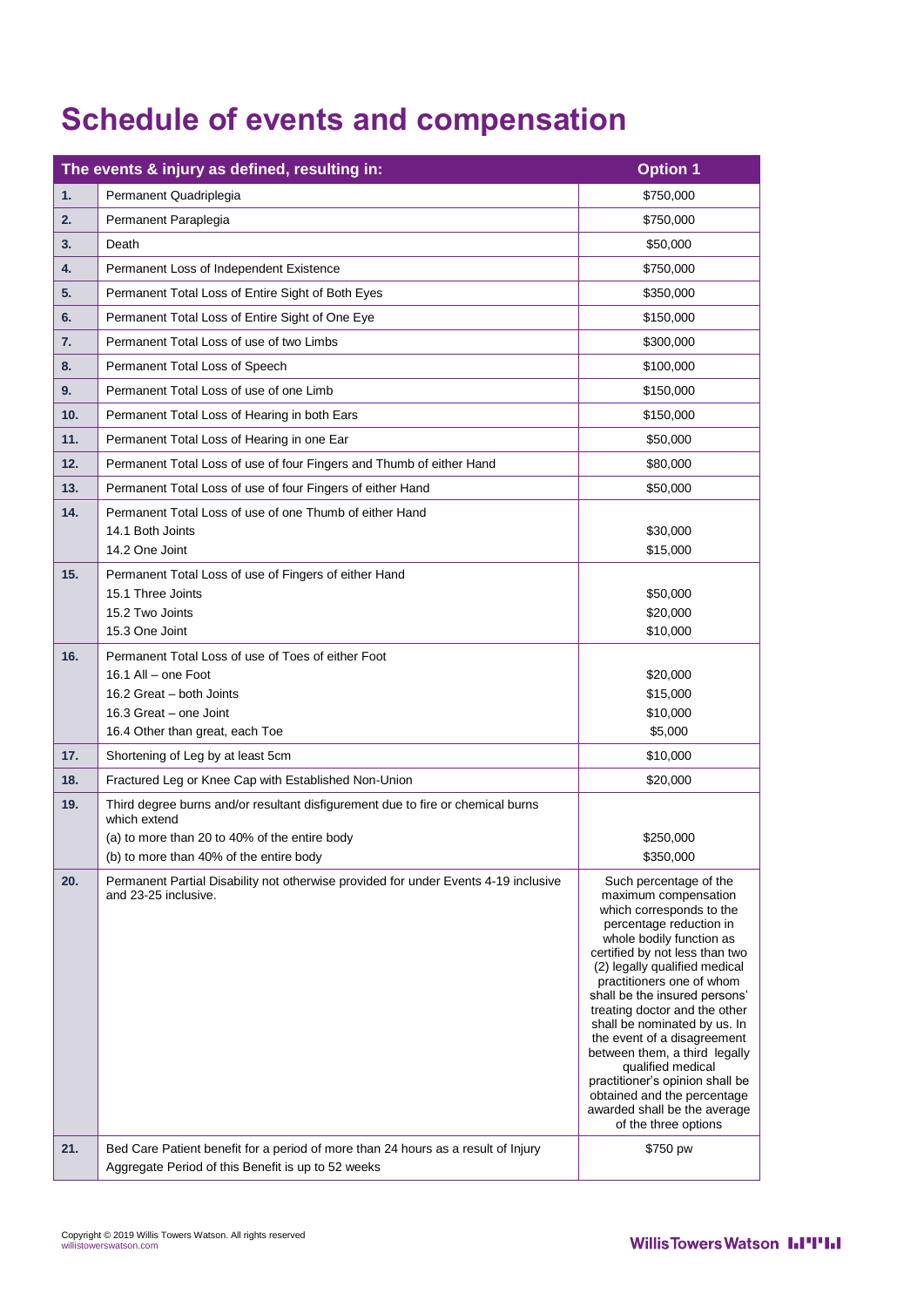| 22. | Injury Assistance Benefit – In the event of an Insured Persons suffering Temporary<br>Total Disablement, we will reimburse Domestic Help and Child Minding Services<br>and/or Extra Public Transport Expenses certified as necessary by the Insured<br>Persons' legally qualified and registered medical practitioner.<br>Elimination Period is 7 days per Injury.<br>Aggregate Period for this Benefit is up to 52 weeks.  | Up to \$450 pw                                    |
|-----|-----------------------------------------------------------------------------------------------------------------------------------------------------------------------------------------------------------------------------------------------------------------------------------------------------------------------------------------------------------------------------------------------------------------------------|---------------------------------------------------|
| 23. | Injury as defined resulting broken and/or fractured bones of the                                                                                                                                                                                                                                                                                                                                                            |                                                   |
|     | (a) Finger or Toe (each)                                                                                                                                                                                                                                                                                                                                                                                                    | \$200                                             |
|     | (b) Hand or Foot                                                                                                                                                                                                                                                                                                                                                                                                            | \$200                                             |
|     | (c) Arm, Elbow, Wrist, Leg, Ankle or Knee                                                                                                                                                                                                                                                                                                                                                                                   |                                                   |
|     | (i) simple fractures                                                                                                                                                                                                                                                                                                                                                                                                        | \$500                                             |
|     |                                                                                                                                                                                                                                                                                                                                                                                                                             | \$1,000                                           |
|     | (ii) compound or complicated factures                                                                                                                                                                                                                                                                                                                                                                                       |                                                   |
|     | (d) Collarbone                                                                                                                                                                                                                                                                                                                                                                                                              | \$500                                             |
|     | (e) Breastbone                                                                                                                                                                                                                                                                                                                                                                                                              | \$500                                             |
|     | (f) Rib (each)                                                                                                                                                                                                                                                                                                                                                                                                              | \$200                                             |
|     | (g) Shoulder, Cheekbone or Nose                                                                                                                                                                                                                                                                                                                                                                                             | \$500                                             |
|     | (h) Jaw                                                                                                                                                                                                                                                                                                                                                                                                                     | \$500                                             |
|     | (i) Skull, Pelvis, Hip, Vertebrae of the Neck or Spine                                                                                                                                                                                                                                                                                                                                                                      | \$3,000                                           |
|     | (i) Concussion                                                                                                                                                                                                                                                                                                                                                                                                              | \$2,000                                           |
|     | The maximum amount payable any one Injury is                                                                                                                                                                                                                                                                                                                                                                                | \$75,000                                          |
| 24. | Internal Injuries                                                                                                                                                                                                                                                                                                                                                                                                           |                                                   |
|     | (a) Torn ligament or ruptured internal organ                                                                                                                                                                                                                                                                                                                                                                                | \$2,000                                           |
|     | (b) Knee reconstruction                                                                                                                                                                                                                                                                                                                                                                                                     | \$2,500                                           |
| 25. | Injury as defined resulting in a dislocation of the:                                                                                                                                                                                                                                                                                                                                                                        |                                                   |
|     | (a) Hip                                                                                                                                                                                                                                                                                                                                                                                                                     | \$500                                             |
|     | (b) Knee                                                                                                                                                                                                                                                                                                                                                                                                                    | \$250                                             |
|     | (c) Shoulder Blade                                                                                                                                                                                                                                                                                                                                                                                                          | \$250                                             |
|     | (d) Collarbone or Jaw                                                                                                                                                                                                                                                                                                                                                                                                       | \$250                                             |
|     | (e) Ankle, Elbow or Wrist                                                                                                                                                                                                                                                                                                                                                                                                   | \$150                                             |
| 26. |                                                                                                                                                                                                                                                                                                                                                                                                                             |                                                   |
|     | (a) Dental Expenses Benefit - Second Teeth (except where such payment is<br>prohibited by law) 100% of the actual cost incurred for loss of teeth or crowning of<br>damaged teeth with cast metal or porcelain or similar restorations, provided that this<br>occurs within 24 calendar months from the date of Injury to permanent or second<br>teeth (No cover is provided for milk or first teeth, dentures or fillings) | Up to \$5,000                                     |
|     | (b) Dental Cash Benefit - Only applicable where expenses are not reimbursed<br>under $26(a)$                                                                                                                                                                                                                                                                                                                                |                                                   |
|     | (1) Lump sum payment for loss of teeth, full or partial capping or repair of<br>damaged teeth                                                                                                                                                                                                                                                                                                                               | \$300 per tooth                                   |
|     | (2) Lump sum payment for chipped or broken teeth                                                                                                                                                                                                                                                                                                                                                                            | \$150 per tooth                                   |
|     | The maximum combined amount payable under benefit 26 (a) and (b) is:                                                                                                                                                                                                                                                                                                                                                        | \$5,000 Maximum per injury                        |
| 27. | Dental Cash Benefit - Milk Teeth                                                                                                                                                                                                                                                                                                                                                                                            | \$100 per tooth                                   |
|     | Lump sum payment, provided the Event occurs within 24 calendar months from the<br>date of Injury to milk or first teeth                                                                                                                                                                                                                                                                                                     |                                                   |
| 28. | <b>Student Tutoring Expenses Benefits</b>                                                                                                                                                                                                                                                                                                                                                                                   | Up to \$350pw                                     |
|     | Elimination Period is 7 days per Injury                                                                                                                                                                                                                                                                                                                                                                                     |                                                   |
|     | Aggregate Period for this Benefit is up to 52 weeks                                                                                                                                                                                                                                                                                                                                                                         |                                                   |
|     |                                                                                                                                                                                                                                                                                                                                                                                                                             |                                                   |
| 29. | Fee Relief following death by injury of the insured person's parent, guardian or<br>benefactor, we will pay the insured person's school tuition fees for a maximum of<br>four (4) consecutive terms while the insured person remains enrolled in a school<br>between early learning and year 12 inclusive (Student Only)                                                                                                    | Up to \$20,000 max. 4 terms<br>per insured person |
| 30. | Overseas Medical Expenses Benefit                                                                                                                                                                                                                                                                                                                                                                                           | \$7,500                                           |
|     | Excess each and every loss is \$Nil                                                                                                                                                                                                                                                                                                                                                                                         |                                                   |
| 31. | Emergency Transport Benefit (due to Injury or illness)                                                                                                                                                                                                                                                                                                                                                                      | \$5,000 maximum per Injury<br>or Illness          |